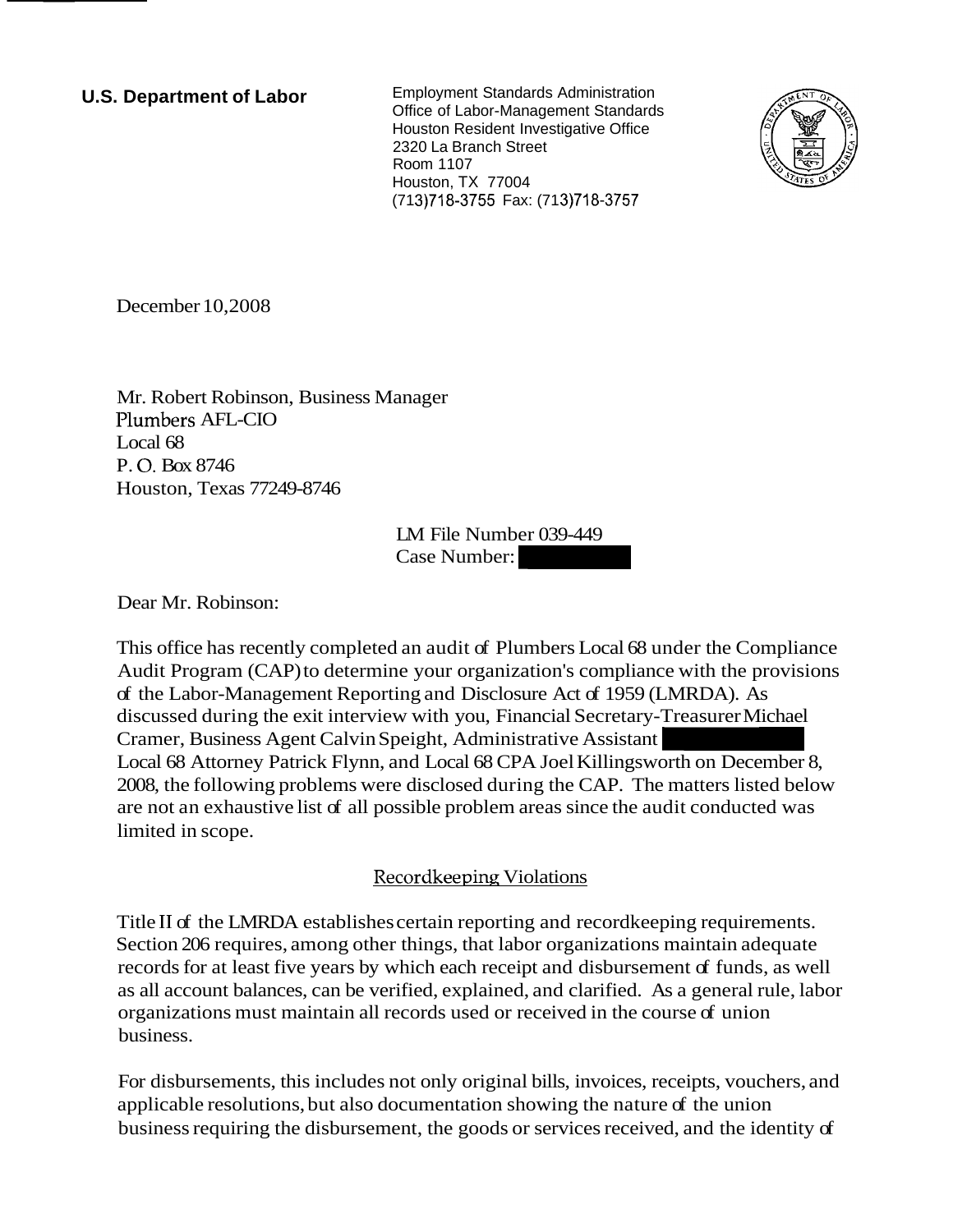Mr. Robert Robinson December 10,2008 Page 2 of 6

the recipient(s) of the goods or services. In most instances, this documentation requirement can be satisfied with a sufficiently descriptive expense receipt or invoice. If an expense receipt is not sufficiently descriptive, a union officer or employee should write a note on it providing the additional information. For money it receives, the labor organization must keep at least one record showing the date, amount, purpose, and source of that money. The labor organization must also retain bank records for all accounts.

The audit of Local 68's 2007 and 2008 records revealed the following recordkeeping violations:

1. Meal Expenses

Local 68 records of meal expenses did not always include written explanations of union business conducted or the names and titles of the persons incurring the restaurant charges. For example, Business Agent Richard Lord's April 15,2008 meals expense at the Hard Rock Cafe in Washington D. C. did not list all of the guests on this occasion. Union records of meal expenses must include written explanations of the union business conducted and the full names and titles of all persons who incurred the restaurant charges. Also, the records retained must identify the names of the restaurants where the officers or employees incurred meal expenses.

2. Union Owned/Leased Vehicles

The union did not maintain records necessary to verify the accuracy of the information reported in Schedules 11 (All Officers and Disbursements to Officers) and 12 (Disbursements to Employees) of the LM-2.

Local 68 incurred expenses totaling at least \$500 for automobiles during 2007 and 2008. However, Local 68 did not maintain records documenting business versus personal use of the union vehicles.

The LM-2 instructions include specific rules for the reporting of automobile expenses. The union must report operating and maintenance costs for each of its owned or leased vehicles in Schedules 11 and 12 of the LM-2, allocated to the officer or employee to whom each vehicle is assigned.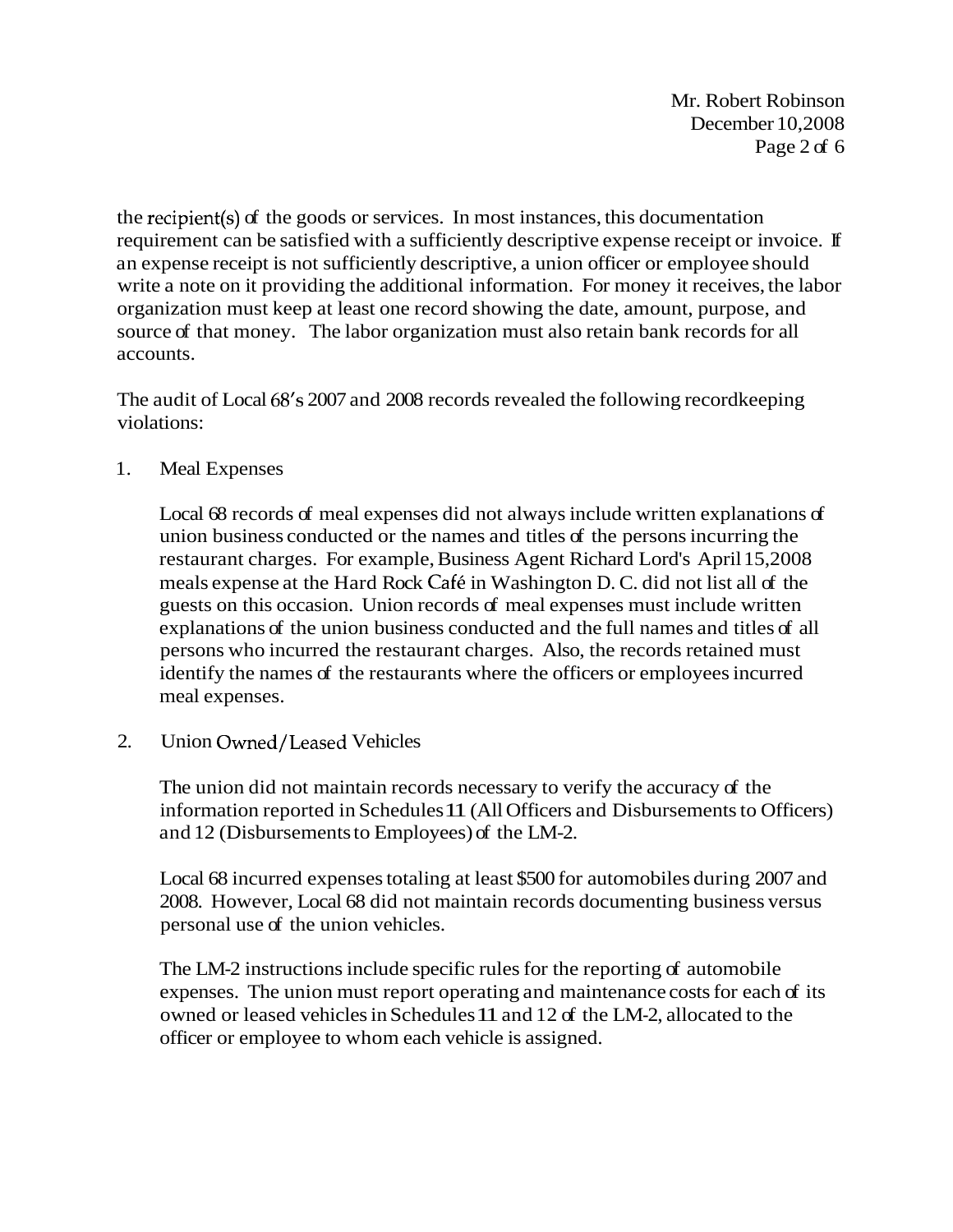Mr. Robert Robinson December 10,2008 Page 3 of 6

For each trip they take using a union owned or leased vehicle, officers and employees must maintain mileage logs that show the date, number of miles driven, whether the trip was business or personal, and, if business, the purpose of the trip.

3. Disposition of Property

Local 68 did not maintain an inventory of hats, jackets, and other property it gave away. The union must report the value of any union property on hand at the beginning and end of each year in Item 28 of the LM-2. The union must retain an inventory or similar record of property on hand to verify, clarify, and explain the information that must be reported in Item 28.

The union must record in at least one record the names, dates, and amounts of union hats, t-shirts and other items given away.

Based on your assurance that Local 68 will retain adequate documentation in the future, OLMS will take no further enforcement action at this time regarding the above violations.

# **Reporting Violations**

The audit disclosed a violation of LNIRDA Section 201(b), which requires labor organizations to file annual financial reports accurately disclosing their financial condition and operations. The Labor Organization Annual Report Form LM-2 filed by Local 68 for fiscal year ending June 30,2008, was deficient in the following areas:

1. Disbursements to Officers and Employees

Local 68 did not include some reimbursements to officers and employees / payments to officers and employees totaling at least \$1,066 in Schedule 11 (All Officers and Disbursements to Officers) and Schedule 12 (Disbursements to Employees). It appears that the local erroneously reported these payments in Schedules 15 through 19.

The union must report in Column F of Schedules 11 and 12 (Disbursements for Official Business) direct disbursements to officers and employees for reimbursement of expenses they incurred while conducting union business. In addition, the union must report in Column F of Schedules 11 and 12 indirect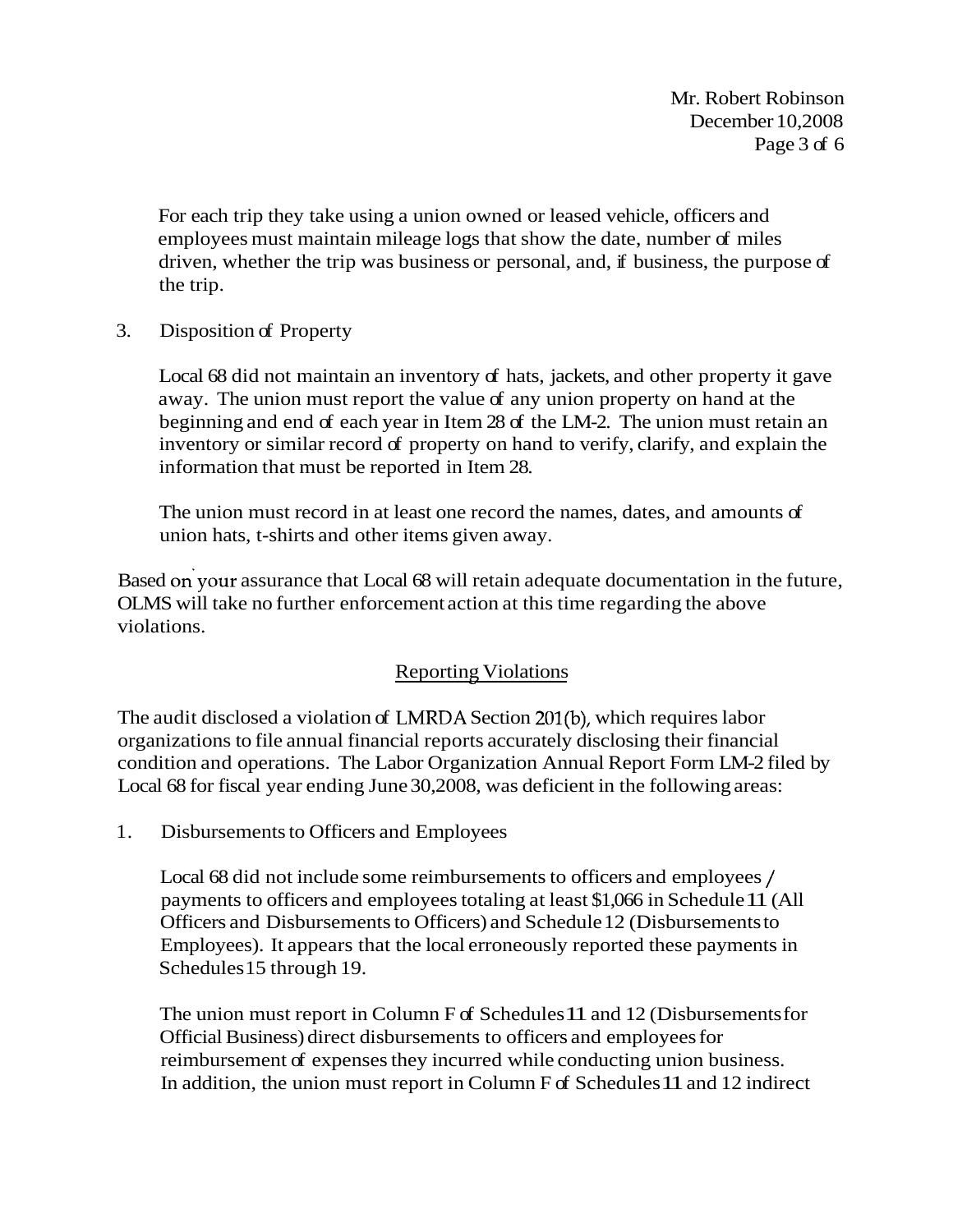Mr. Robert Robinson December 10,2008 Page 4 of 6

disbursements made to another party (such as a credit card company) for business expenses union personnel incur. However, the union must report in Schedules 15 through 19 indirect disbursements for business expenses union personnel incur for transportation by public carrier (such as an airline) and for temporary lodging expenses while traveling on union business. The union must report in Column G (Other Disbursements) of Schedules 11 and 12 any direct or indirect disbursements to union personnel for expenses not necessary for conducting union business.

#### 2. Automobile Expenses

Local 68 did not include in the amounts reported in Schedule 11 (All Officers and Disbursements to Officers) and Schedule 12 (Disbursements to Employees) disbursements for the operation and maintenance of union automobiles totaling at least \$500.

The LM-2 instructions provide two methods for reporting automobile-related expenses. The union must report in Schedules 11 and 12 direct and indirect disbursements for the operation and maintenance of union owned and leased vehicles and the operation and maintenance of vehicles owned by union personnel (including gasoline, repairs, and insurance). The union may divide the expenses and report them in Columns F and G based on miles driven for union business (supported by mileage logs) compared with miles driven for personal use.

Alternatively, rather than allocating the expenses between Columns F and G, if 50 percent or more of an officer's or an employee's use of a vehicle was for official business, the union may report all of the expenses relative to the vehicle assigned to the officer or employee in Column F of Schedule 11 or 12 with an explanation in Item 69 (Additional Information) that the officer or employee used the vehicle part of the time for personal business. Similarly, if a vehicle assigned to an officer or employee was used less than 50 percent of the time for business, all of the expenses relative to that vehicle may be reported in Column G with an explanation in Item 69 that the officer or employee used the vehicle partly for official business.

Local 68 must file an amended Form LM-2 for fiscal year ending June 30,2008, to correct the deficient items discussed above. I explained to you the filing procedures and the availability of filing software on the OLMS website (www.olms.dol.gov). The amended Form LM-2 must be electronically filed as soon as possible, but not later than January 15,2009. Before filing, review the report thoroughly to be sure it is complete and accurate, and properly signed with electronic signatures.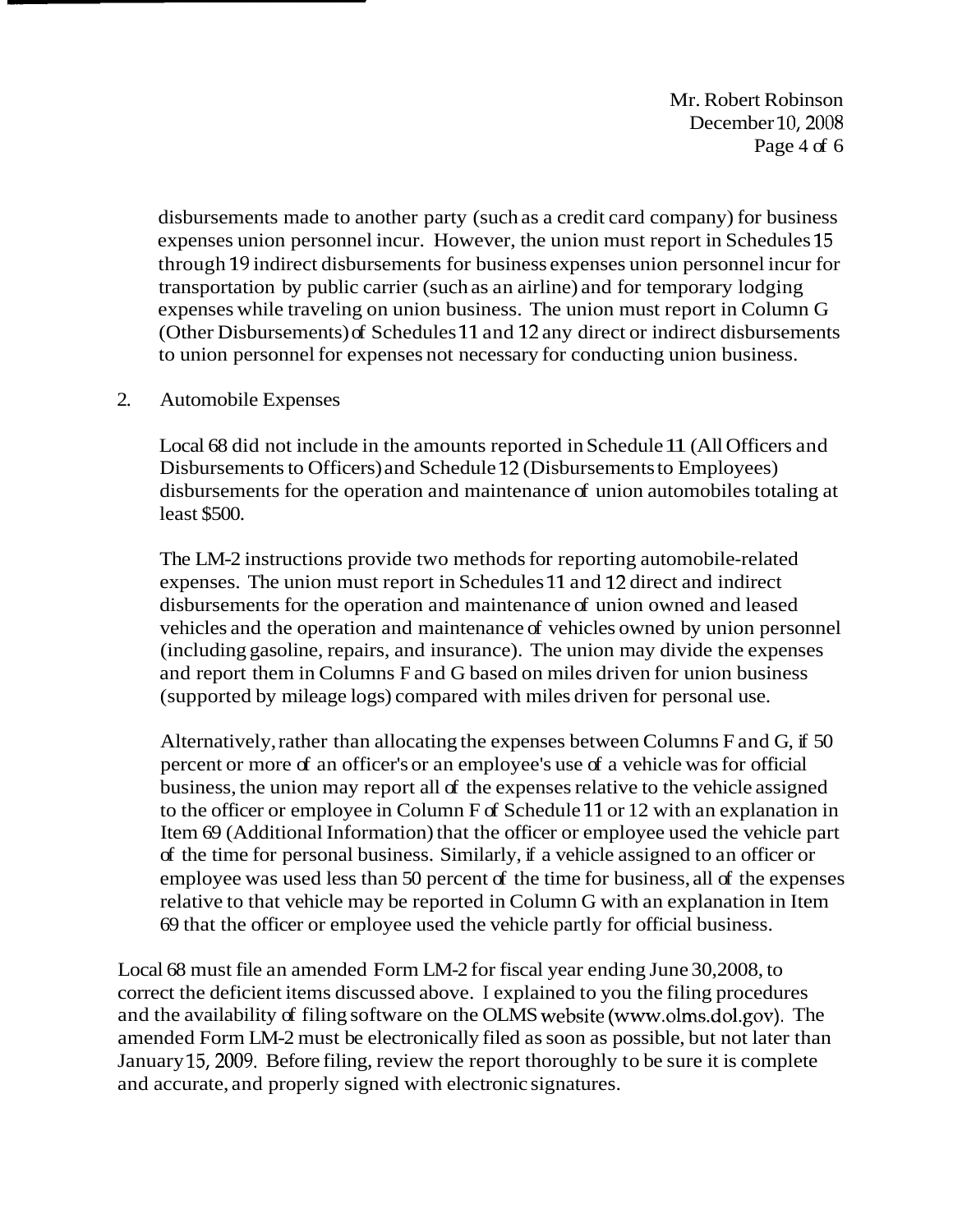Mr. Robert Robinson December 10,2008 Page 5 of 6

### Other Violation

The audit disclosed the following other violation:

Inadequate Bonding

The audit revealed a violation of LMRDA Section 502 (Bonding), which requires that union officers and employees be bonded for no less than 10 percent of the total funds those individuals or their predecessors handled during the preceding fiscal year.

Local 68's officers and employees are currently bonded for \$500,000. However, the Commercial Crime Policy Declarations revealed that there was a \$1,000 deductible for forged or altered checks. During the audit, Local 68 obtained adequate bonding coverage without any deductible for any loss coverage for its officers and employees.

### Other Issues

# 1. Expense Policy

As I discussed during the exit interview with you, the audit revealed that Local 68 does not have a clear policy regarding the types of expenses personnel may claim for reimbursement and the types of expenses that may be charged to union credit cards. OLMS recommends that unions adopt written guidelines concerning such matters.

2. Personal use of Credit Cards

The audit revealed that Local 68 permits officers and employees to use union credit cards to pay for personal expenses. Although officers and employees promptly repaid Local 68 for the personal expenses charged, OLMS does not recommend policies that allow personnel to make personal purchases with union credit cards because this may lead to misuse of union funds.

#### **3.** Use of Signature Stamp

During the audit, you advised that it is Local 68's practice for you and Financial Secretary-Treasurer Michael Cramer to use an embossed signature stamp to stamp your signatures on union checks. Michael Cramer indicated that no one but he